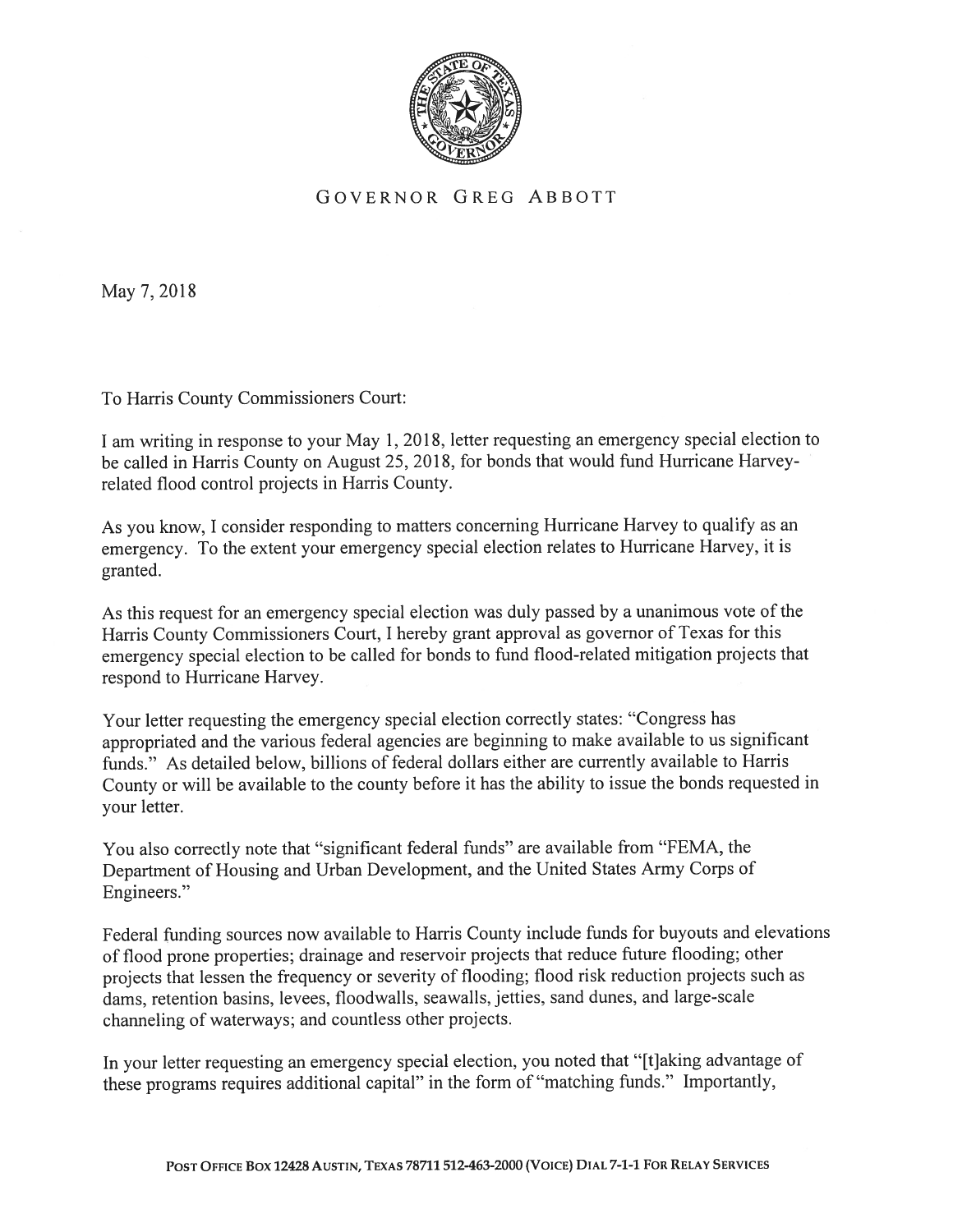Harris County Commissioners Court May 7,2018 Page 2

Congress purposefully provided much of those matching dollars through Community Development Block Grant (CDBG) funds so that local governments would not need to match the federal grants. For example:

- Funds are available today for Harris County to draw from the \$500 million available in FEMA's Hazard Mitigation Grant Program (HMGP); and Harris County may choose to use CDBG-Disaster Recovery (DR) funds for the HMGP cost-share match for eligible projects.
- Harris County is eligible to apply for additional grant funds from the additional \$600 million that will be available in August 2018, in FEMA's Hazard Mitigation Grant Program, and Harris County may choose to use CDBG-DR funds for the HMGP costshare match for eligible projects.

Additionally, Harris County and the City of Houston, together, have already been allocated \$2.27 billion in CDBG—DR funds from the U.S. Department of Housing and Urban Development (HUD). Last week, HUD officials informed me that those funds should be available to you before the proposed emergency special election. Harris County is able to use some of that \$2.27 billion to match the federal grants.

Also, HUD has already approved an additional \$5.035 billion in CDBG—DR funds that Harris County and Houston will soon be able to draw from. Again, we anticipate that Harris County will be able to use some of that \$5,035 billion to match the federal grants. The majority of these funds will be used to fund mitigation projects in the Harvey-affected area.

Harris County and the City of Houston are eligible for FEMA Public Assistance funding to rebuild public facilities and infrastructure damaged by Hurricane Harvey. As of now, Harris County has submitted approximately \$240 million in claims for that funding. The local match for those funds is 10 percent. As a result, the Harris County local match for FEMA Public Assistance projects will be less than \$25 million.

Additionally, Congress directly funded billions of dollars of U.S. Army Corps of Engineers' (USACE) projects. An initial allocation for high-priority projects announced last week includes repairs to Buffalo Bayou and dredging of the Houston Ship Channel. It is also my understanding that USACE is responsible (and has already begun work) to repair Barker and Addicks Dams and Reservoirs. It is my expectation that USACE will allocate billions more to Texas in the next few months to undertake already approved flood mitigation construction projects — many of which are in Harris County. To my knowledge, these projects require no local share or will permit local jurisdictions to repay that local share over 30 years.

Finally, Harris County was required to pay a local match for debris removal. As you know, the State of Texas made available \$90 million in November 2017 to fully cover the local match associated with debris removal for all local jurisdictions affected by Hurricane Harvey, including